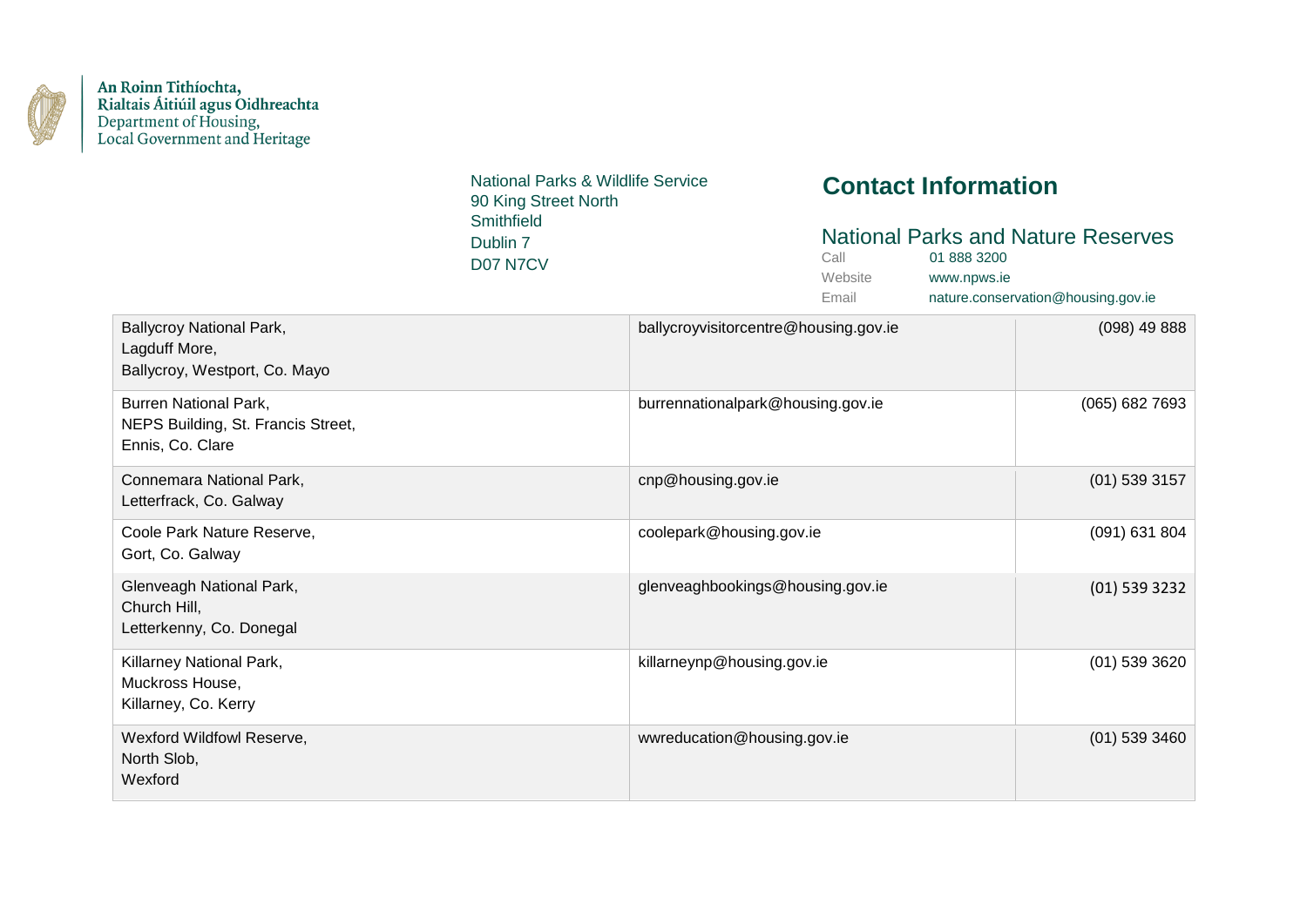

| <b>Wicklow Mountains National Park,</b> | wmnp@housing.gov.ie | (0404) 45800 |
|-----------------------------------------|---------------------|--------------|
| Kilafin,                                |                     |              |
| Laragh, Co. Wicklow                     |                     |              |
|                                         |                     |              |

Last updated April 2022 Page 1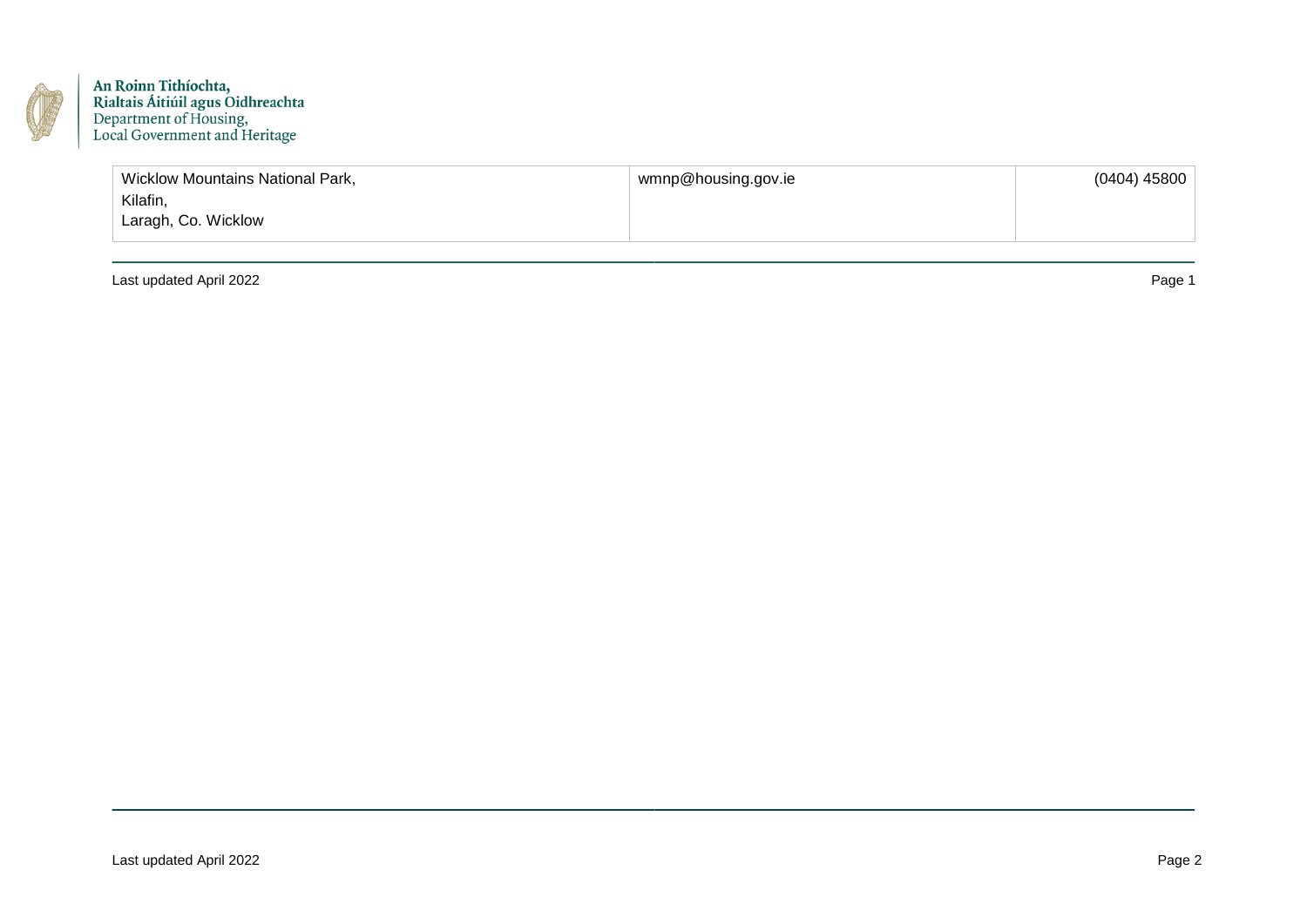

## Regional Offices

#### Eastern Division

| <b>Divisional Manager</b> |  | Divisional Ecologist | - 30 |
|---------------------------|--|----------------------|------|
| North Eastern<br>חחומי    |  |                      |      |

| Areas covered                                   | <b>Regional Manager</b>                                                                        | $(01)$ 539 3220 |
|-------------------------------------------------|------------------------------------------------------------------------------------------------|-----------------|
| Dublin, Kildare, Laois, Louth,<br>Meath, Offaly | District Conservation Officer (North Offaly, North Kildare, South<br>Kildare and South Dublin) | $(01)$ 539 3159 |
|                                                 | District Conservation Officer (Louth, North Meath, South Meath<br>and North Dublin)            | $(01)$ 539 3237 |
|                                                 | District Conservation Officer (Kilkenny, Laois, South and West<br>Offaly)                      | $(01)$ 539 3199 |

# Wicklow Region

| Areas covered                      | <b>Regional Office</b>                                        | $(0404)$ 45 800 |
|------------------------------------|---------------------------------------------------------------|-----------------|
| <b>Wicklow (including Wicklow)</b> | <b>Regional Manager</b>                                       | $(01)$ 539 3151 |
| <b>Mountains National Park)</b>    | <b>Education Centre</b>                                       | $(0404)$ 45 656 |
|                                    | Information Office (Wicklow Mountains National Park)          | $(0404)$ 45 425 |
|                                    | District Conservation Officer (Wexford North, Wicklow)        | $(01)$ 539 3268 |
|                                    | District Conservation Officer (Carlow, Wexford mid and south) | $(01)$ 539 3178 |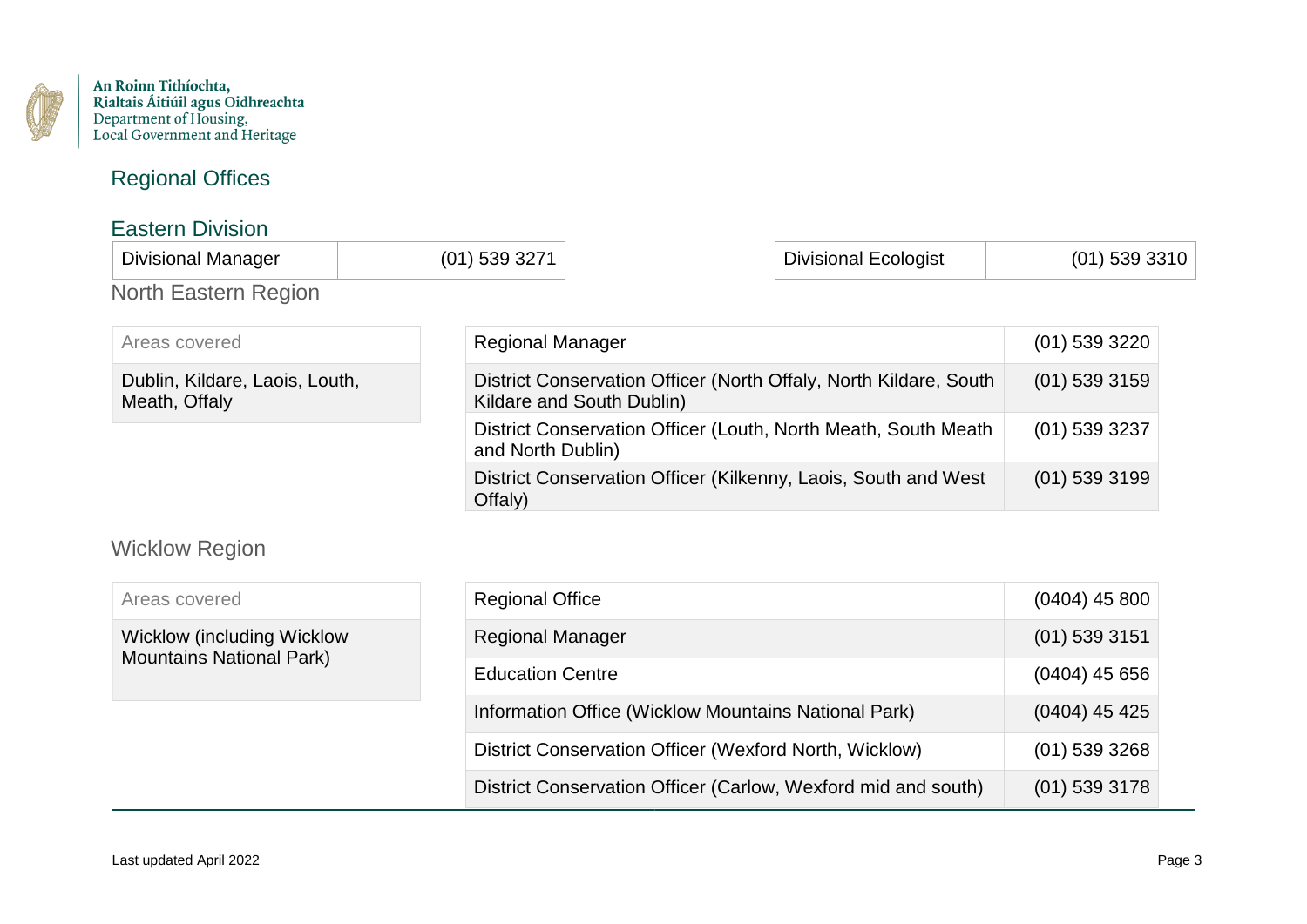

## South-Eastern Region

| Areas covered |  |
|---------------|--|
|               |  |

Carlow, Wexford, Kilkenny, Laois and South & West Offaly

| <b>Regional Office</b>                                                                               | TBD         |
|------------------------------------------------------------------------------------------------------|-------------|
| <b>Regional Manager</b>                                                                              | 01-539 3222 |
| Information Office (Wexford Wildfowl Reserve)                                                        | 01 539 3460 |
| District Conservation Officer (Kilkenny, Laois, South & West<br>Offaly)                              | 01-539 3199 |
| District Conservation Officer (Wexford and Carlow, including the<br><b>Wexford Wildfowl Reserve)</b> | 01 539 3178 |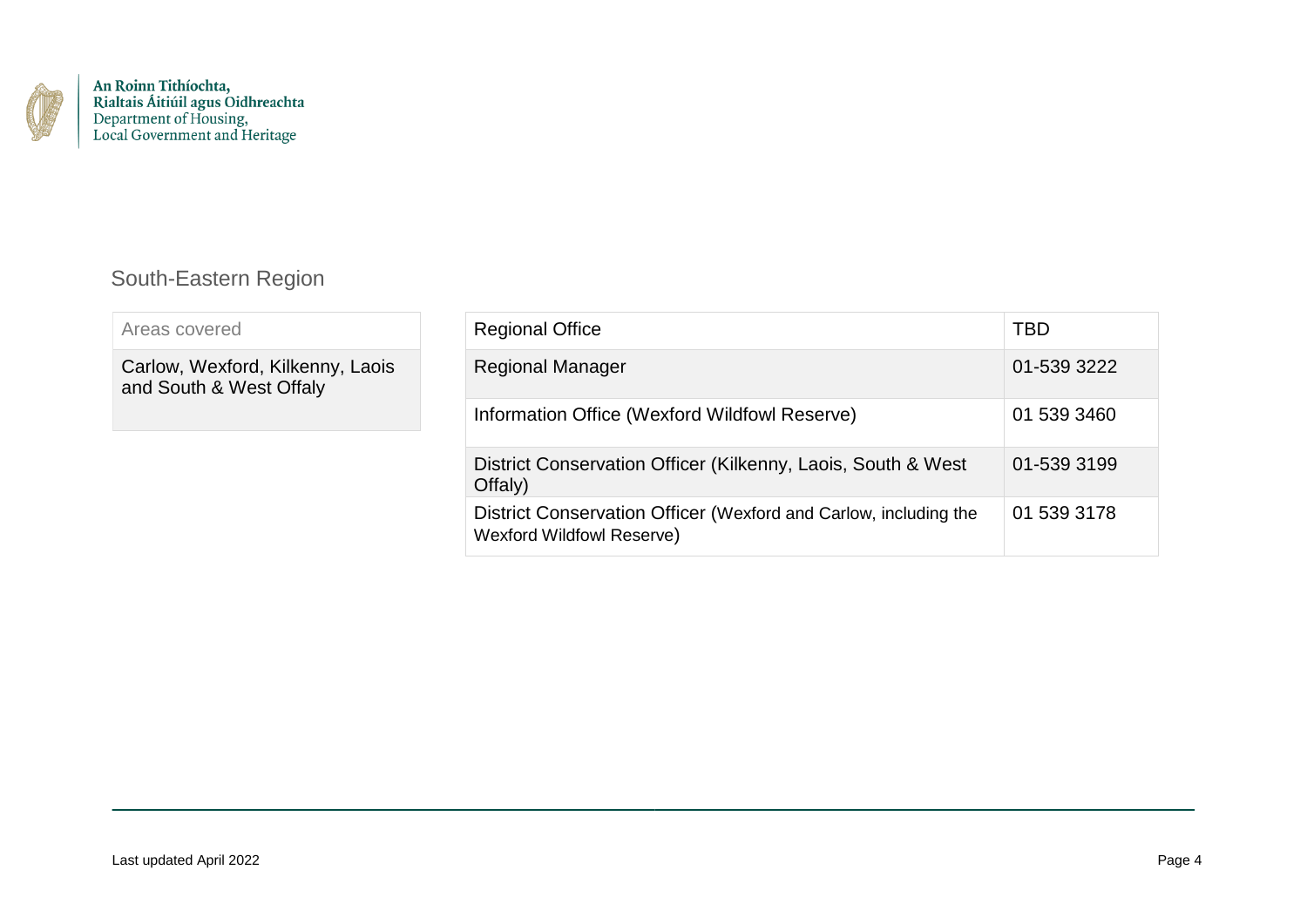

#### Northern Division

Divisional Manager (01) 539 3193 | Divisional Ecologist | (01) 539 3331

## North-West Region

Areas covered Donegal, Leitrim north, Sligo Regional Office (01) 539 3232 Regional Manager (01) 539 3219 District Conservation Officer (Donegal North, Glenveagh National Park) (01) 539 3433 District Conservation Officer (Donegal South, Leitrim north, Sligo) (01) 539 3227

### North Midlands Region

| <b>Regional Office</b>                                                           | $(01)$ 539 3232 |
|----------------------------------------------------------------------------------|-----------------|
| <b>Regional Manager</b>                                                          | $(01)$ 539 3219 |
| District Conservation Officer (Donegal North, Glenveagh<br><b>National Park)</b> | $(01)$ 539 3433 |
| District Conservation Officer (Donegal South, Leitrim north,<br>Sligo)           | $(01)$ 539 3227 |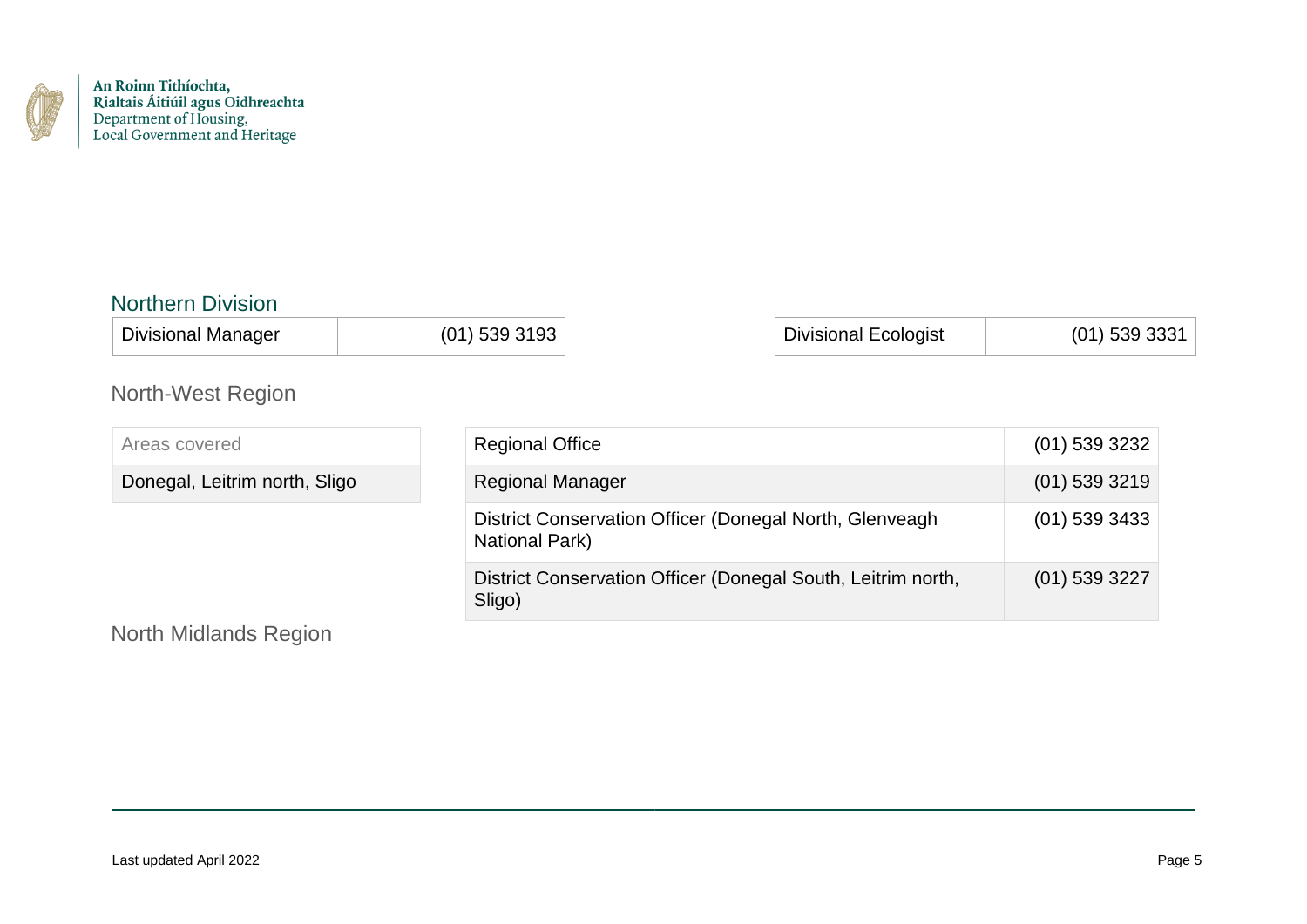

| Areas covered                                                        | <b>Regional Office</b>                                                      | $(01)$ 539 3418 |
|----------------------------------------------------------------------|-----------------------------------------------------------------------------|-----------------|
| Cavan, Leitrim south, Longford,<br>Monaghan, Roscommon,<br>Westmeath | <b>Regional Manager</b>                                                     | $(01)$ 539 3192 |
|                                                                      | <b>Deputy Regional Manager</b>                                              | $(01)$ 539 3418 |
|                                                                      | District Conservation Officer (Cavan, Leitrim south, Longford,<br>Monaghan) | $(01)$ 539 3272 |
|                                                                      | District Conservation Officer (Roscommon, Westmeath)                        | $(01)$ 539 3260 |

#### Western Division

| <b>Divisional Manager</b> | $(01)$ 539 3234                             | <b>Divisional Ecologist</b> | $(01)$ 539 3195 |
|---------------------------|---------------------------------------------|-----------------------------|-----------------|
| <b>Western Region</b>     |                                             |                             |                 |
| Areas covered             | <b>Regional Manager</b>                     |                             | $(01)$ 539 3171 |
| Mayo, Galway west         | District Conservation Officer (Galway west) |                             | $(01)$ 539 3307 |
|                           | <b>District Conservation Officer (Mayo)</b> |                             | $(01)$ 539 3249 |
| Mid-Western Region        |                                             |                             |                 |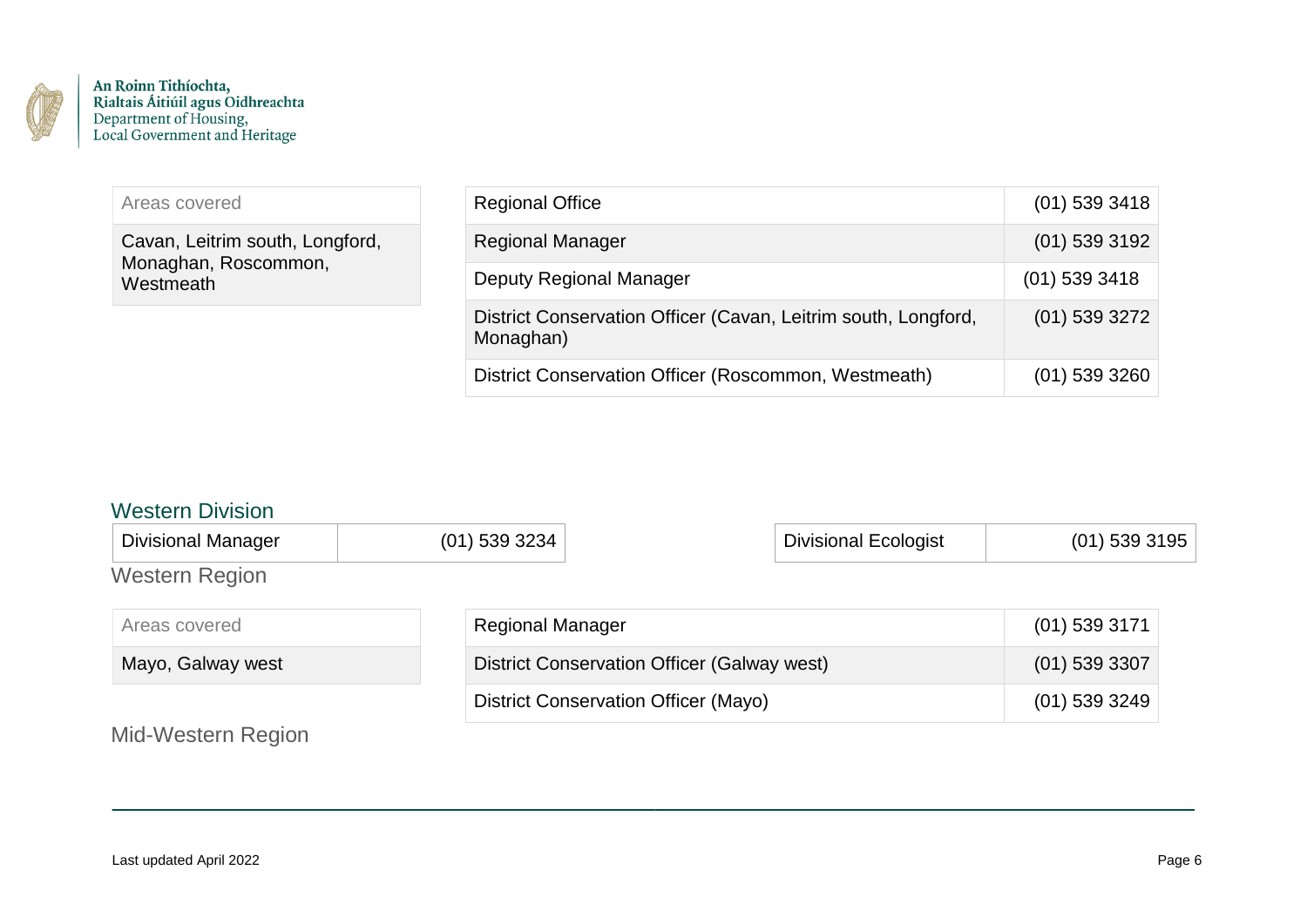

Areas covered

Clare, Aran Islands, Galway city, Galway east

| <b>Regional Office</b>                                   | TBD             |
|----------------------------------------------------------|-----------------|
| <b>Regional Manager</b>                                  | $(01)$ 539 3210 |
| District Conservation Officer (Clare, Aran Islands)      | $(01)$ 539 3164 |
| District Conservation Officer (Galway city, Galway east) | $(01)$ 539 3236 |

### Southern Division

| <b>Divisional Manager</b> | $(01)$ 539 3257 |  | Divisional Ecologist | $(01)$ 539 3293 |
|---------------------------|-----------------|--|----------------------|-----------------|
|---------------------------|-----------------|--|----------------------|-----------------|

| <b>Divisional Ecologist</b> | $(01)$ 539 3187 |
|-----------------------------|-----------------|
|                             |                 |

# Mid Southern Region

| <b>Divisional Ecologist</b> | $(01)$ 539 3293 |
|-----------------------------|-----------------|
|-----------------------------|-----------------|